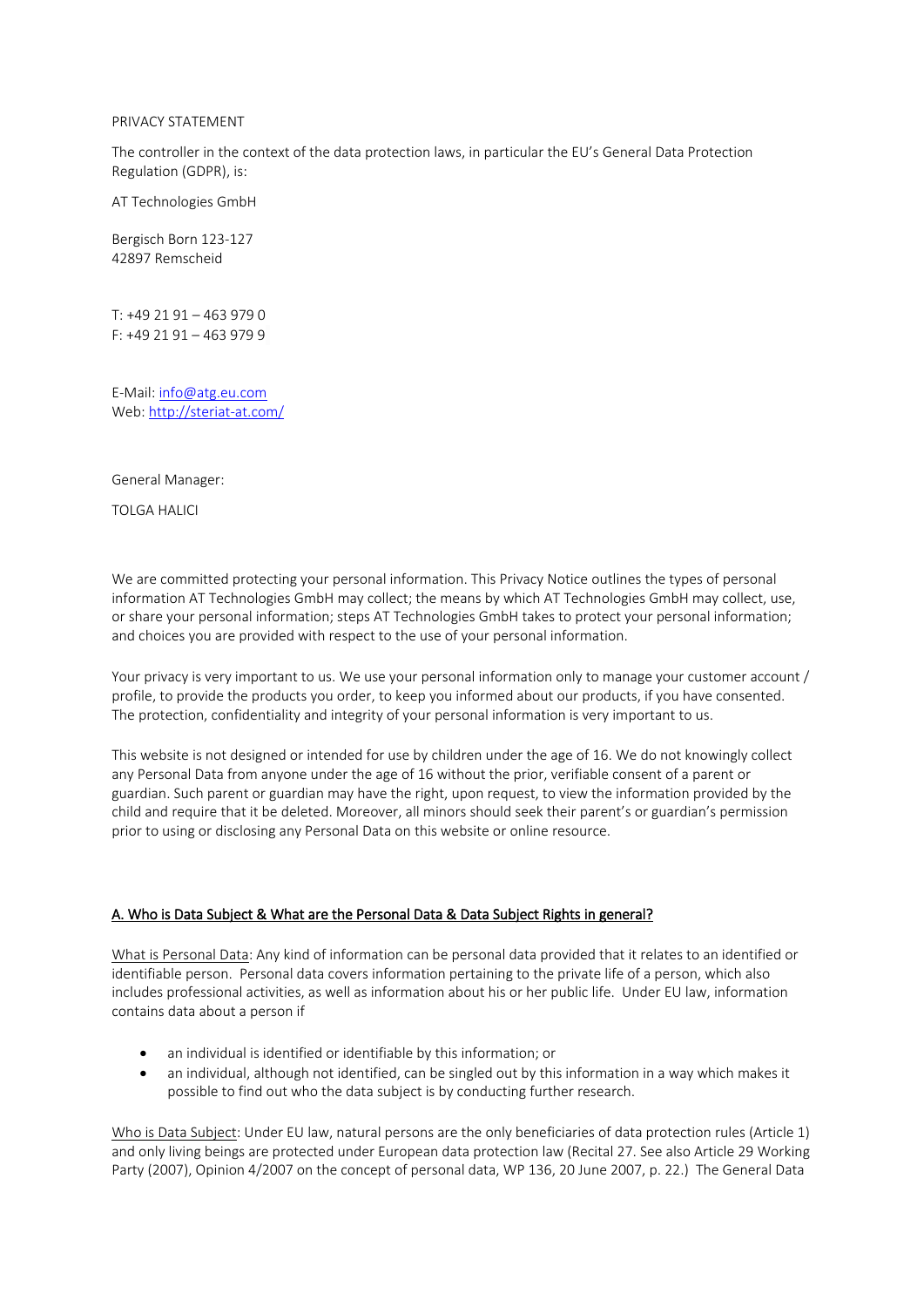Protection Regulation (GDPR) defines personal data as any information relating to an identified or identifiable natural person.

Both types of information are protected in the same manner under European data protection law. Direct or indirect identifiability of individuals requires continuous assessment, "taking into consideration the available technology at the time of the processing and technology developments". (General Data Protection Regulation, Recital 26.)

The GDPR stipulates that a natural person is identifiable when he or she "can be identified, directly or indirectly, in particular by reference to an identifier such as a name, an identification number, location data, an online identifier or to one or more factors specific to the physical, physiological, genetic, mental, economic, cultural or social identity of that person" (General Data Protection Regulation, Art. 4 (1)

Data Subject Rights in general: Every data subject has the right to information about processing of his or her personal data by a data controller, with limited exceptions.

Data subjects shall have the right to access their own data and obtain certain information about the processing. they have their data rectified by the controller processing their data. If the data are inaccurate, the controller erase their data, as appropriate, if the controller is processing their data illegally, they have the right to temporarily restrict processing, they have their data ported to another controller under certain conditions. Additionally, data subjects shall have the right to object to processing on: grounds relating to their particular situation he uses of their data for direct marketing purposes.

Data subjects have the right not to be subject to decisions based solely on automated processing, including profiling, that have legal effects or that significantly affect them. Data subjects also have the right to obtain human intervention on the part of the controller express their point of view and contest a decision based on automated processing. If you have given us your consent, you can revoke it at any time with effect for the future.

You can contact your local supervisory authority at any time with a complaint. Your local supervisory authority depends on your state of residence, your work or the alleged infringement. A list of supervisory authorities (for the non-public sector) and their addresses can be found at: [https://www.bfdi.bund.de/DE/Infothek/Anschriften\\_Links/anschriften\\_links-node.html.](https://www.bfdi.bund.de/DE/Infothek/Anschriften_Links/anschriften_links-node.html)

# B. Data Processing in General

In principle, we process personal data of our users only insofar as this is necessary to provide a functioning website and our content and services. The processing of personal data of our users takes place regularly only with the consent of the user. An exception applies to cases in which prior consent cannot be obtained for reasons of fact and the processing of the data is permitted by law.

Your personal data will not be passed to third parties for purposes other than those mentioned. We will only pass on your personal data to third parties if:

- you have given your express consent,
- the processing is necessary to process a contract with you,
- the processing is necessary to fulfil a legal obligation,

the processing is necessary to protect legitimate interests and there is no reason to believe that you have an overriding interest worthy of protection in not disclosing your data.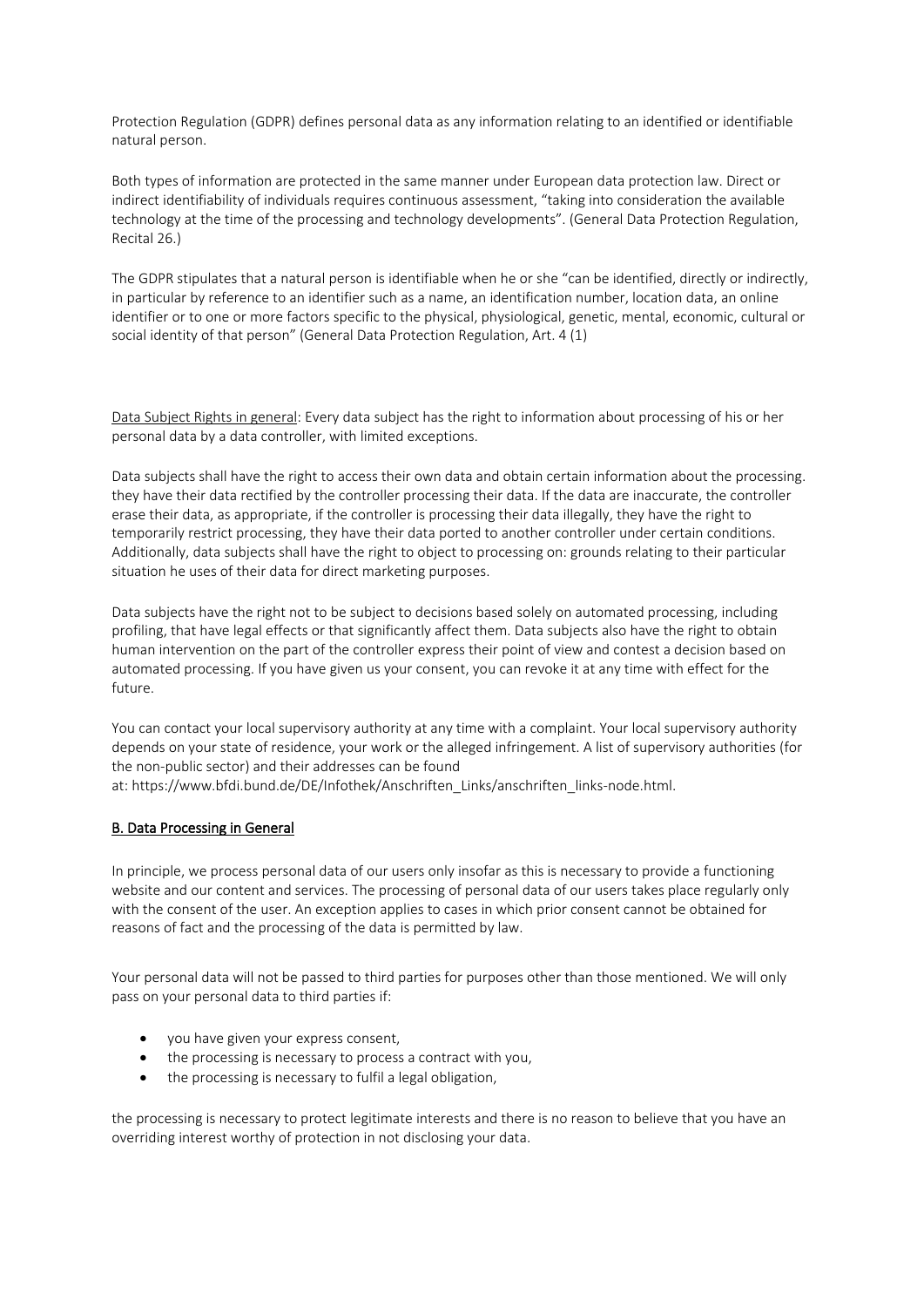Insofar as we obtain the consent of the data subject for processing of personal data, Art. 6 para. 1 lit. a EU General Data Protection Regulation (GDPR) as legal basis.

In the processing of personal data necessary for the performance of a contract of which the data subject is a party, Art. 6 para. 1 lit. b DSGVO as legal basis. This also applies to processing operations required to carry out pre-contractual actions.

Insofar as processing of personal data is required to fulfil a legal obligation that is subject to our company, Art. 6 para. 1 lit. c DSGVO as legal basis.

In the event that vital interests of the data subject or another natural person require the processing of personal data, Art. 6 para. 1 lit. d DSGVO as legal basis.

If processing is necessary to safeguard the legitimate interests of our company or a third party, and if the interests, fundamental rights and freedoms of the data subject do not prevail over the first interest, Art. 6 para. 1 lit. f DSGVO as legal basis for processing.

The personal data of the data subject will be deleted or blocked as soon as the purpose of the storage is deleted. It may also be stored if provided for by the European or national legislator in EU regulations, laws or other regulations to which the controller is subject. Blocking or deletion of the data also takes place when a storage period prescribed by the standards mentioned expires, unless there is a need for further storage of the data for conclusion of a contract or fulfilment of the contract.

Regarding Processing of data outside the EU / the EEA, your data will in part also be processed in countries outside the European Union ("EU") or the European Economic Area ("EEA"), which may have a lower data protection level than European countries. In such cases, we will ensure that a sufficient level of protection is provided for your data, e.g. by concluding specific agreements with our contractual partners (copy available on request), or we will ask for your explicit consent to such processing.

Regarding use of Data Marketing, we never sell or transfer your Personal Data to any non-affiliated entity for their own direct marketing use unless we provide clear notice to you and obtain your explicit consent. If you would like more information about this practice and your choices to opt out of having this information, see our cookies policy.

# C. What personal information do we collect?

We require certain personal information in order to provide you with this service. You enter some of this data in our websites and or directly. If you become our partner or customer, then we will create an account in our files.

We receive some of your personal information indirectly from your devices by recording how you interact with our services (such as through cookies) and we also obtain your data as you share using the following omni channels:

Fax, email, Telephone, Call center tools, social network

As a matter of fact, that we process the following details you shared with us under your consent:

- Company name given if first and last name;
- Salutation (Mr, Mrs, no salutation, title);
- User;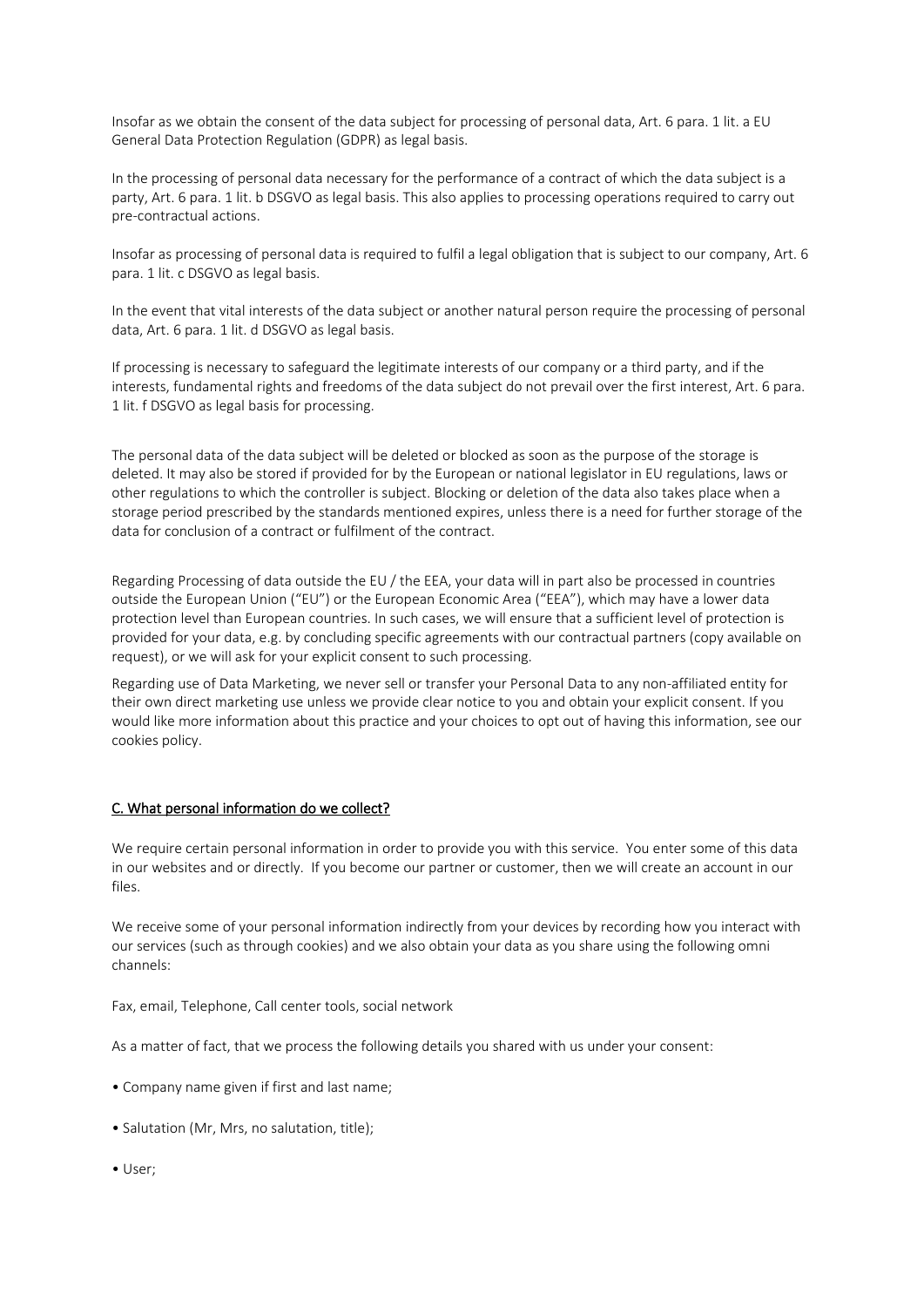- E-mail address;
- telephone number;
- Address;
- IP address;
- Payment and billing information, e.g. Bank account;
- Commercial number / registration number
- If applicable, VAT ID

### D. Provision of the website and creation of logfiles When you visit our website

When you access our website, information of a general nature is automatically collected by means of a cookie. This information (in the form of server log files) includes the type of web browser, the operating system used, the domain name of your internet service provider and similar information. This is exclusively information which does not allow any conclusions to be drawn about your person.

This information is technically necessary in order to correctly deliver the content you have requested from websites and is mandatory when using the internet. They are processed in particular for the following purposes:

- ensuring a trouble-free connection of the website,
- ensuring smooth use of our website,
- evaluating system security and stability as well as
- for other administrative purposes.

The processing of your personal data is based on our legitimate interest from the aforementioned purposes for data collection. We do not use your data to draw conclusions about you personally. The recipients of the data are only the Data Controller and, if applicable, the contract processor.

The temporary storage of the IP address by the system is necessary to allow delivery of the website to the computer of the user. To do this, the user's IP address must be kept for the duration of the session.

Storage in log files is done to ensure the functionality of the website. In addition, the data is used to optimize the website and to ensure the security of our information technology systems. An evaluation of the data for marketing purposes does not take place in this context.

For these purposes, our legitimate interest in the processing of data pursuant to Art. 6 para. 1 lit. f DSGVO.

The data will be deleted when it is no longer necessary for the purpose of its collection. In the case of collecting the data for providing the website, this is the case when the respective session is completed.

In the case of storing the data in log files, this is the case after no more than seven days. An additional storage is possible. In this case, the IP addresses of the users are deleted or alienated, so that an assignment of the calling client is no longer possible.

The collection of data for the provision of the website and the storage of the data in log files is essential for the operation of the website. There is consequently no contradiction on the part of the user.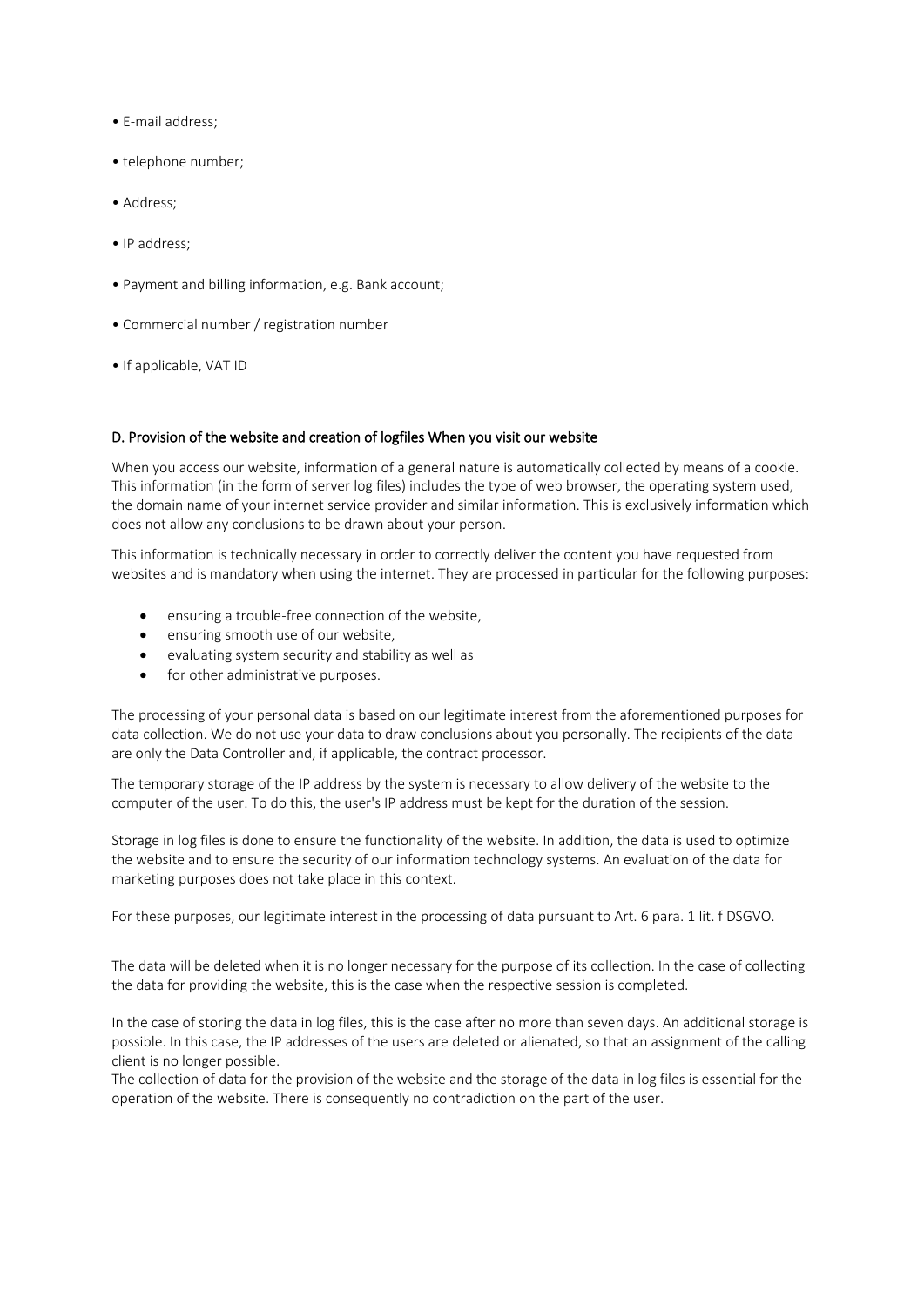## E. How to use cookies

Like many other websites, we use cookies on our site. These are small files that your browser automatically creates and that are stored on your device (laptop, tablet, smartphone, etc.) when you visit our site. Cookies do not harm your device, do not contain viruses, Trojans or other malicious software. Cookies automatically provides us with certain data, such as your IP address, browser, operating system and internet connection. Using the information contained in cookies enables us to make it easier for you to navigate our web pages and to display them correctly.

In addition, to improve usability, we also use temporary cookies that are stored on your device for a specified period of time. If you visit our site again to take advantage of our services, it will automatically recognize that you have already been with us and what inputs and settings you have made, so you do not have to re-enter them. The data processed by cookies are for the purposes mentioned in order to safeguard our legitimate interests as well as third parties according to Art. 6 para. 1 sentence 1 lit. f DSGVO required. Most browsers accept cookies automatically. However, you can configure your browser so that no cookies are stored on your computer or always a hint appears before a new cookie is created. However, disabling cookies completely may mean that you cannot use all features of our website.

We will never pass the data collected by us to third parties or make any connection with personal data without your permission.

If you wish, you can use our website without cookies. Internet browsers are usually set up to accept cookies. In general, you can deactivate the use of cookies at any time via the settings of your browser. Please use your internet browser's help functions to find out how you can change these settings. Please note that some features of our website may not work if you have disabled the use of cookies.

# F. Contact form and e-mail contact

Our website has a contact form available, which can be used as electronic contact. If you enter your Data, the data entered in the input mask will be transmitted to us and saved.

Below you can find the data available in our website:

(1) Name (required)

(2) E-Mail (required)

(3) Message

At the time of sending the message, the following data is also stored:

(1) Time to fill out the form

(2) User Agent of the sender

(3) Date and time

For the processing of the data in the context of the sending process your consent is obtained and referred to this privacy statement.

Alternatively, contact via the provided e-mail address is possible. In this case, the user's personal data transmitted by e-mail will be stored.

In this context, there is no disclosure of the data to third parties. The data is used exclusively for processing the conversation.

Legal basis for the processing of the data is in the presence of the consent of the user Art. 6 para. 1 lit. a GDPR. The legal basis for the processing of the data transmitted in the course of sending an e-mail is Article 6 (1) lit. f DSGVO. If the e-mail contact aims to conclude a contract, then additional legal basis for the processing is Art. 6 para. 1 lit. b DSGVO.

The processing of the personal data from the input mask serves us only to process the contact. In the case of contact via e-mail, this also includes the required legitimate interest in the processing of the data.

The other personal data processed during the sending process serve to prevent misuse of the contact form and to ensure the security of our information technology systems.

The data will be deleted as soon as it is no longer necessary for the purpose of its collection. For the personal data from the input form of the contact form and those sent by e-mail, this is the case when the respective conversation with the user has ended. The conversation is ended when it can be inferred from the circumstances that the relevant facts have been finally clarified.

The additional personal data collected during the sending process will be deleted at the latest after a period of seven days.

Opposition and removal possibility